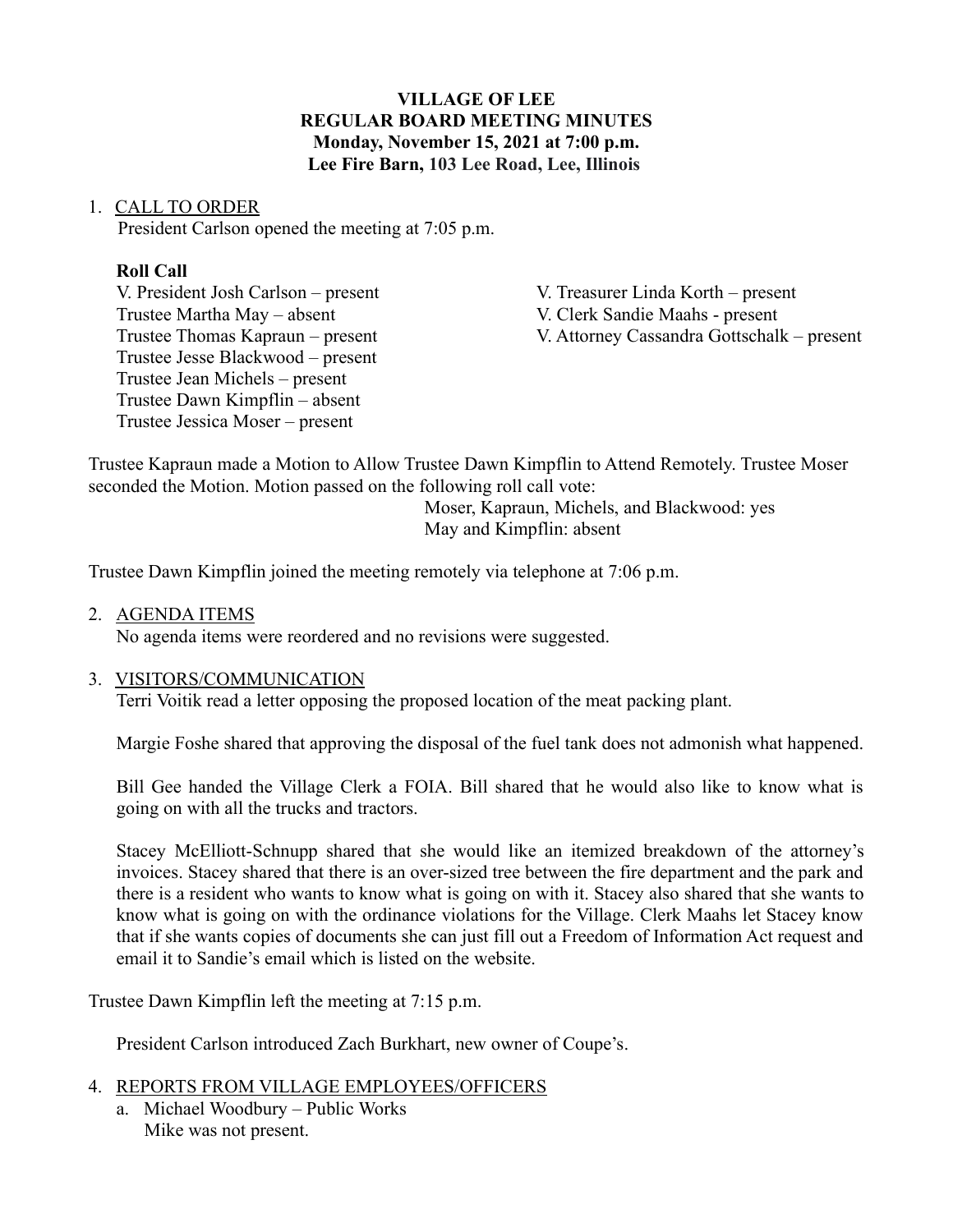b. Sandie Maahs – Village Clerk

Clerk Maahs shared that she has been communicating with the State Archivist to ensure that the Village is caught up on its ability to clear out old documents. The State Archivist has shared that the Application for Records Destruction does need to be updated and Clerk Maahs will meet with the State Archivist in the spring.

Clerk Maahs shared in December the Board will need to approve the 2022 meeting calendar.

Clerk Maahs shared that the Village has not claimed the approximately \$13,000.00 of the CARES Act funding which expires on December 31, 2021 and discussed what the funding could be used for. Clerk Maahs discussed that the money has to be spent by December 31, 2021 and then receipts have to be submitted by January 31, 2022. The Board discussed possible purchase of tablets/computer for the members. President Carlson and Clerk Maahs suggested purchasing the items, seeking reimbursement, receiving the reimbursement, and then opening the items that were purchased. The Board discussed that purchases would need to be approved at the December meeting. Clerk Maahs also recommended the purchase of a Village cell phone to transfer the Village phone number to instead of a land line. Clerk Maahs also recommended the purchase of a discount printer for President Carlson to be able to print documents on short notice. Treasurer Korth requested a new desktop computer as she is receiving an error message on her current computer. Josh will look into the cost of computers, printer, and a cell phone.

A resident asked if the Village could use the CARES Act money to purchase an online water payment system. Treasurer Korth shared that there are not fees on the Village's end associated with online payments as those fees are passed to the resident.

Attorney Gottschalk discussed that the Village received a violation letter from the Illinois Environmental Protection Agency (IEPA) for the failure to post the annual water report in time and the Village has to now file a written rebuttal to the letter. Attorney Gottschalk shared that there is an option to enter into a compliance commitment agreement with the IEPA which the Village is going to do. Treasurer Korth shared the previous process for the annual water report, and that the new water operator was under the impression that Treasurer Korth prepared the water report which is why the report was not prepared/posted. Treasurer Korth shared that as soon as the Village received the violation letter the report was prepared, posted, and IEPA notified. Attorney Gottschalk confirmed that the new water operator is aware that he needs to get the information to the Village Clerk for preparation. Clerk Maahs will confirm the procedure going forward with the water operator. Attorney Gottschalk will prepare a response to the IEPA.

Clerk Maahs shared that there is a Petition for a Zoning Change for the slaughterhouse with a public hearing on December 2, 2021. After Board discussion, Clerk Maahs will email the zoning petition to the board members, Attorney Gottschalk will prepare and send a letter to Lee County on behalf of the Village objecting to the petition, and several members of the public will attend the public hearing to confirm the objection.

Clerk Maahs shared that she spoke with B&F Construction Code as Jeff Jacobson, appraiser for the Cabo property, did reach out to them looking for zoning information and asking if the property in being appraiser with or without the trailer on the property.

Clerk Maahs shared that there is a bill before the Illinois Governor for signing which will allow non-home rule municipalities to increase the gaming machine fee from \$25.00 per video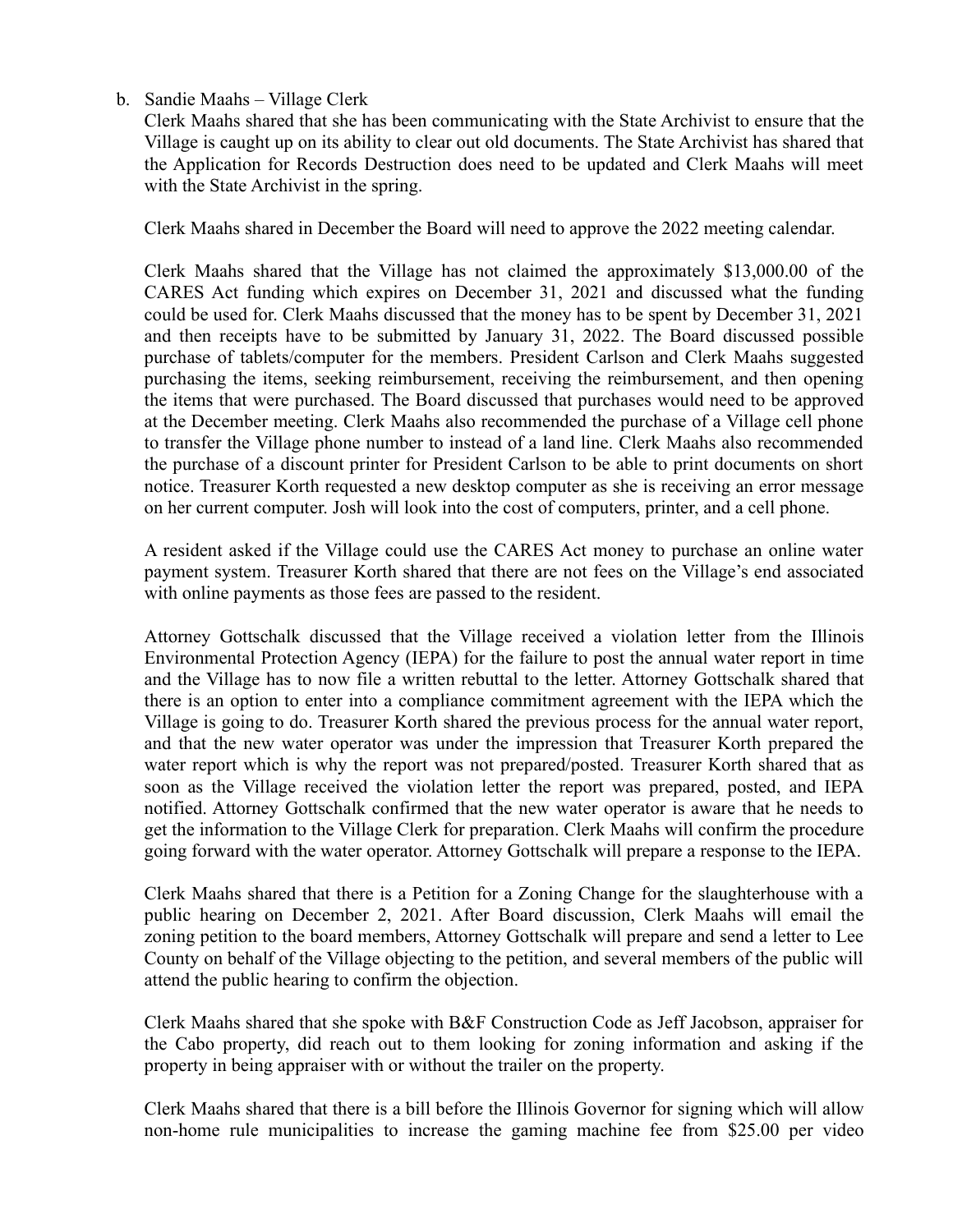gaming terminal to \$250.00 per video gaming terminal. The Board is in favor of the increase and will be on the agenda in December for approval if the bill has been signed by the Governor.

### 5. MINUTES

a. Review and approval of Minutes from October 18, 2021 Regular Board Meeting Trustee Kapraun made a Motion to Approve Minutes from October 18, 2021 Regular Board Meeting. Trustee Blackwood seconded the Motion. Motion passed on the following roll call vote: Kapraun, Michels, Blackwood, and Moser: yes

May and Kimpflin: absent

# 6. TREASURER'S REPORT

a. Discussion and possible approval of Treasurer's Report Trustee Moser made a Motion to Approve of Treasurer's Report. Trustee Michels seconded the Motion. Motion passed on the following roll call vote:

Michels, Blackwood, Moser, and Kapraun: yes May and Kimpflin: absent

# 7. APPROVAL OF BILLS

a. Discussion and possible approval of bills payable Trustee Moser discussed that the board met nine times and the bills payable shows a payment of only eight meetings for the last six month. Treasurer Korth will add the ninth meeting to the December bills payable. Trustee Michels made a Motion to Approve the Bills Payable dated November 15, 2021 with the B&F Code Construction Services invoice stricken. Trustee Kapraun seconded the Motion. Motion passed on the following roll call vote:

Michels, Blackwood, Moser, and Kapraun: yes May and Kimpflin: absent

b. Discussion and possible approval of invoice from B&F Code Construction Services President Carlson discussed that B&F did their job even if the letters did go out a little hastily, the invoice is cheaper then the last company, and suggested paying the invoice. The Board agreed. Trustee Kapraun made a Motion to Pay B&F Code Construction Service \$1,400.00. Trustee Michels seconded the Motion. Motion passed on the following roll call vote: Blackwood, Moser, Kapraun, and Michels: yes

May and Kimpflin: absent

# 8. OLD BUSINESS

a. Discussion and possible action on property maintenance letters The Board discussed the property maintenance letters and would like to move forward as follows:

Vacate property maintenace issue: 371 Erickson Gate 210 W. Hardanger Gate 220 E. Kirke Gate 261 E. Kirke Gate 111 E. Nissen Stigen

Ask B&F to take action now:

141 W. Hardanger Gate – with regard to vehicles only

300 E. Kirke Gate – with regard to garbage and garage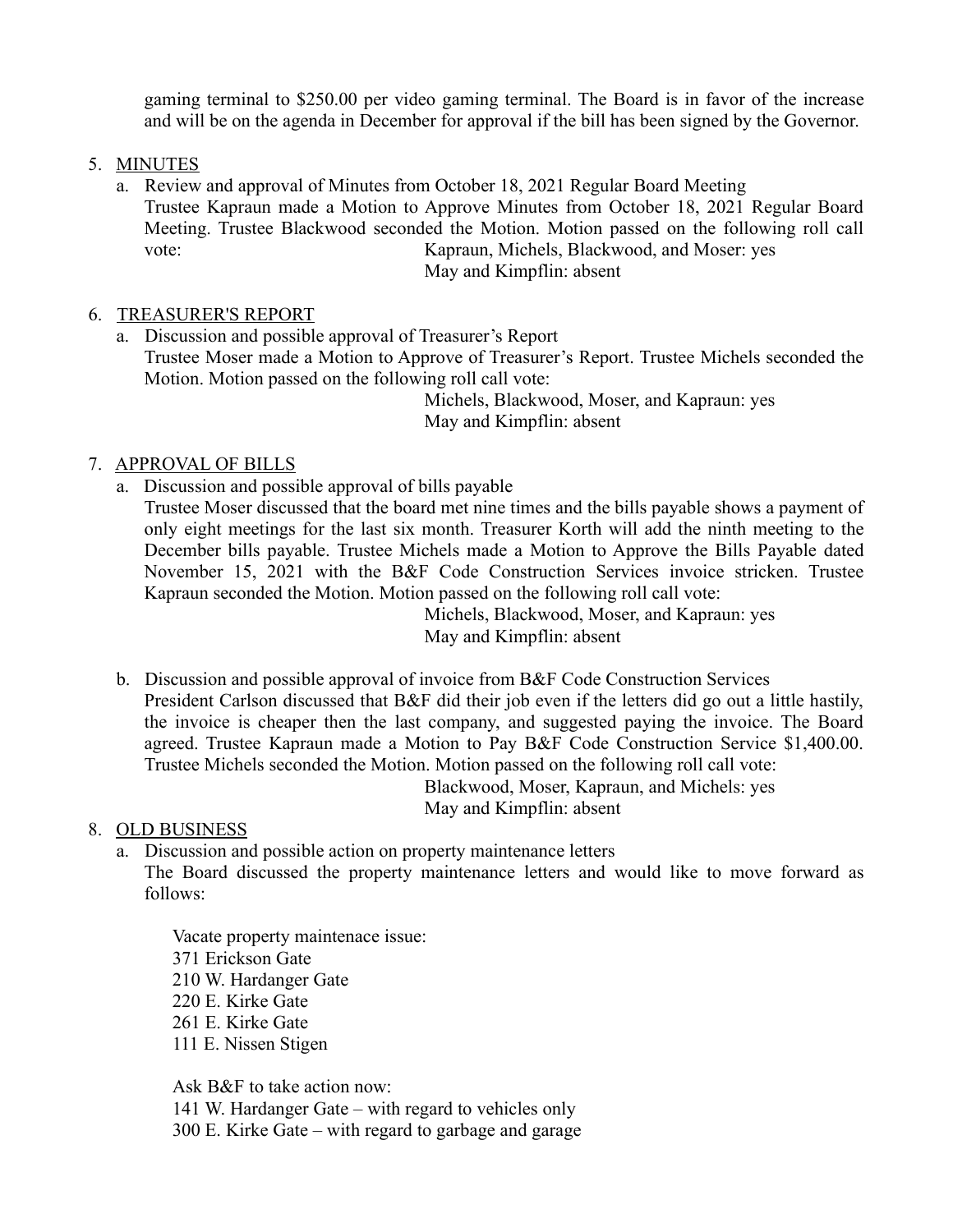- 301 E. Kirke Gate also add garbage to issues in letter to address now
- 331 E. Kirke Gate take action on garbage and ask B&F to double check paint
- 210 W. Kirke Gate
- 141 N. Viking Vie
- 260 N. Viking Vie– initiate letter for trailer

Give time to correct property maintenance issue (review in March/April):

251 W. Hardanger Gate

241 W. Hardanger Gate

141 W. Hardanger Gate – with regard to all issue except vehicles

- 140 E. Kirke Gate with regard to all issues except garbage which has been corrected
- 300 E. Kirke Gate with regard to all issues except garbage and garage
- 301 E. Kirke Gate with regard to all issues except garbage
- 110 E. Kirke Gate
- 100 E. Kirke Gate
- 121 S. Skole Gate with note that work needs to start now and follow up in the spring 130 W. Nissen Stigen
- 200 S. Viking Vie
- 230 S. Viking Vie
- 300 S. Viking Vie
- 340 S. Viking Vie
- 1473 County Line Road with note that work needs to start now and follow up in the spring 101 S. Skole Gate – Address on letter needs to be corrected and violations worked on

Not in the Village: 3597 Lee Road 8650 Adria Court

Trustee Moser made a Motion to Address the Property Maintenance Letters as Discussed. Trustee Michels seconded the Motion. Motion passed on the following roll call vote:

Blackwood, Moser, Kapraun, and Michels: yes May and Kimpflin: absent

### 9. NEW BUSINESS

a. Discussion on tax levy

Clerk Maahs discussed that under the Truth in Taxation laws the tax levy amount has to be discussed by the board before it is brought for approval. The Board did not object to the maximum allowable increase by DeKalb County of 1.4% for the whole Village. Clerk Maahs will add the tax levy ordinance to the December agenda for approval.

b. Discussion and appointment/swearing in of Village Treasurer

Treasurer Korth shared that she would like remain Village Treasurer at this time and will let the Board know when she is ready to start training a replacement for the position. President Carlson made a recommendation to appoint Linda Korth as Village Treasurer. Trustee Moser made a Motion to Approve the Recommendation of President Carlson to Appoint Linda Korth as Village Treasurer. Trustee Kapraun seconded the Motion. Motion passed on the following roll call vote: Moser, Kapraun, Michels, and Blackwood: yes May and Kimpflin: absent